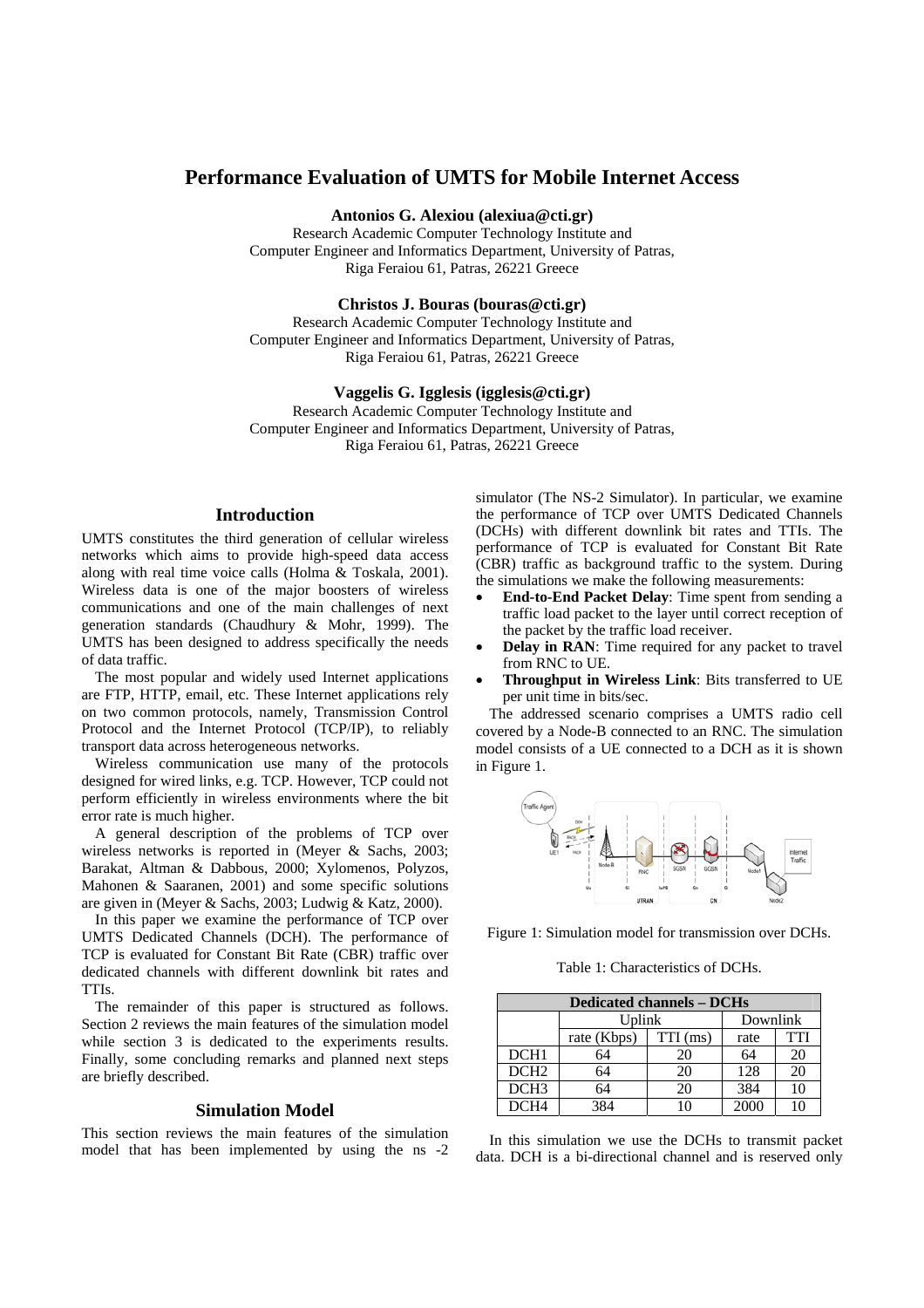for a single user. With DCHs we can achieve high bandwidth utilization and high data rates to the end user. Different applications can be connected to the same DCH but only for a single user. The common channels are the Forward Access Channel (FACH) in the downlink and the Random Access Channel (RACH) in the uplink as it is shown in Figure 1. Data are transferred from Node 2 to UE1. This means that the only data going in the uplink channel is TCP ACKs.

We consider CBR traffic packets with rate 120 kbps and packet size 210 bytes as background traffic to the system. In order to evaluate performance of TCP over UMTS air interface we establish 4 DCHs with different downlink bit rates and TTIs. The characteristics of the DCHs are presented in Table 1. In each simulation the UE is connected to a DCH for 200 seconds. The wired part of the simulation model consists of a Node B, a RNC, a SGSN, a GGSN, and two fixed external nodes as it is shown in Figure 1.

#### **Experiments**

This section is dedicated to describing the results in terms of performance of TCP over UMTS air interface. As presented in the previous section the performance parameters of primary interest are end-to-end packet delay, delay in Radio Access Network and throughput in wireless link.

Figure 2 shows the end-to-end packet delay for transmission over dedicated channels; those characteristics are presented in Table 1. X-axis gives the packet sequence number while y-axis shows the packet delay in seconds. It is obvious, that as the downlink bit rate of the DCH increases, the end-to-end packet delay decreases. For example, for the DCH1 with downlink bit rate 64kbps the average packet delay is 0.51sec while for DCH4 with downlink bit rate of 2000kbps the average delay is 96msec.

As the packets leave the RNC and arrive at the Node B they queue up in order to be broken down into smaller size packets. Every PDCP PDU (packet of 210 bytes) is segmented into multiple RLC PDUs of fixed size. Each of these PDUs fits into a transport block in order to be transmitted over the air. In the simulation performed, the size of each PDU is 40 bytes.

Figure 3 shows the delay in RAN for different DCHs. According to Figure 3 the average delay in RAN for the DCH4 is 16ms.

Finally, Figure 4 presents the throughput in wireless link for every DCH. Y- axis gives the throughput in kbps while x-axis represents the duration of the simulation. For DCHs with downlink rates lower than 120kbps (background traffic rate), such as DCH1 and DCH2, the throughput in wireless link is quite lower from the nominal value. In addition, for faster DCHs, such as DCH3 and DCH4, the throughput in wireless link is very close to the nominal value, as it is depicted in Figure 4.

A similar observation comes out when in the case of the same DCH, if we increase the transmission rate of the background traffic. In that case both end-to-end delay and delay in RAN increase. As the background traffic rate increases more packets arrive at a time interval in RNC than can be served in that interval, resulting in higher queuing delays as well as drops. This can be shown in Figure 4, where the throughput in the wireless link for the DCH1 is approximately 52kbps, which is very small compared to the 120kbps of the background traffic.



Figure 3: Delay in RAN for DCHs.